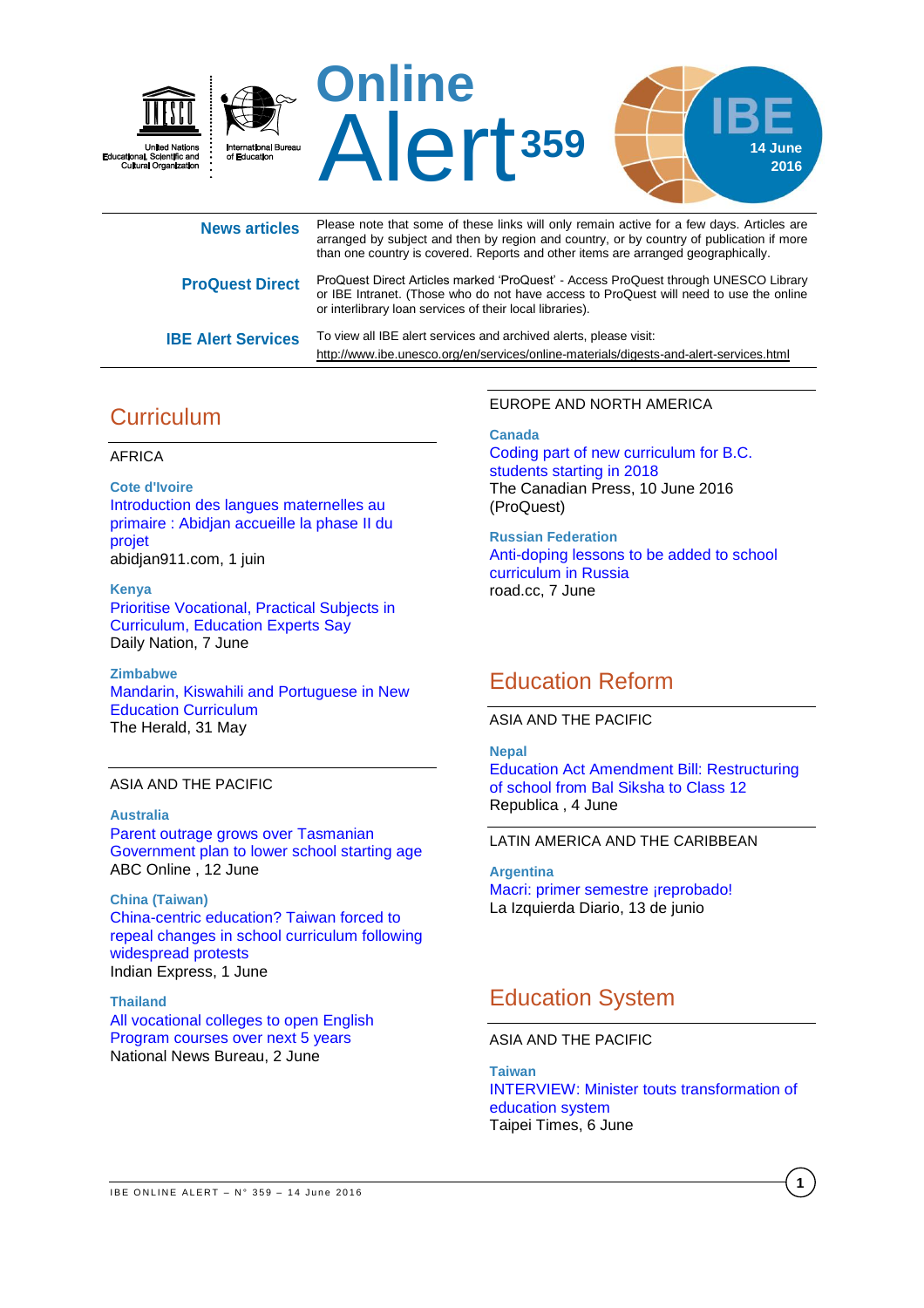## AFRICA

**Senegal** [L'école Senegalaise d'hier a aujourd'hui : de la](http://www.sudonline.sn/l-ecole-senegalaise-d-hier-a-aujourd-hui--de-la-grandeur-a-la-decadence_a_30045.html)  [grandeur a la decadence](http://www.sudonline.sn/l-ecole-senegalaise-d-hier-a-aujourd-hui--de-la-grandeur-a-la-decadence_a_30045.html) Sud Quotidien, 30 mai

**Togo** [L'école évolue](http://fr.allafrica.com/stories/201606080337.html) Togonews, 7June

### LATIN AMERICA AND THE CARIBBEAN

**Chile** [El rol de la educación en la disminución de la](http://radio.uchile.cl/2016/06/08/expertos-relevan-necesidad-de-una-solucion-integral-a-brecha-socioeconomica-en-educacion)  [brecha socioeconómica](http://radio.uchile.cl/2016/06/08/expertos-relevan-necesidad-de-una-solucion-integral-a-brecha-socioeconomica-en-educacion) diarioUchile, 8 de junio

**Honduras** [En Honduras, 1.2 millones de niños y jóvenes](http://www.laprensa.hn/honduras/968997-410/en-honduras-12-millones-de-ni%C3%B1os-y-j%C3%B3venes-no-estudian)  [no estudian](http://www.laprensa.hn/honduras/968997-410/en-honduras-12-millones-de-ni%C3%B1os-y-j%C3%B3venes-no-estudian) LaPrensa, 10 de junio

**Jamaica** [Full Secondary Education for All Students –](http://jis.gov.jm/full-secondary-education-students-pm-holness/) [PM Holness](http://jis.gov.jm/full-secondary-education-students-pm-holness/) Government of Jamaica, Jamaica Information Service, 4 June

### EUROPE AND NORTH AMERICA

**USA** [More Than 6 Million U.S. Students Are](http://www.npr.org/sections/ed/2016/06/10/480181439/more-than-6-million-u-s-students-are-chronically-absent)  ['Chronically Absent'](http://www.npr.org/sections/ed/2016/06/10/480181439/more-than-6-million-u-s-students-are-chronically-absent) NPR, 10 June

# Inclusive Education

#### AFRICA

**Angola** [Le Ministère de l'Education pour la formation](http://fr.allafrica.com/stories/201606060799.html)  [de professeurs d'enseignement spécialisé](http://fr.allafrica.com/stories/201606060799.html)

Angola Press Agency, 6 Juin

**Ghana** [Ghana's Policy on Inclusive Education: A tool](http://www.ghanaweb.com/GhanaHomePage/features/Ghana-s-Policy-on-Inclusive-Education-A-tool-for-national-development-444807)  [for national development](http://www.ghanaweb.com/GhanaHomePage/features/Ghana-s-Policy-on-Inclusive-Education-A-tool-for-national-development-444807) Ghanaweb, 6 June

**Namibia** [Limited educational opportunities for disabled](http://www.namibian.com.na/Limited-educational-opportunities-for-disabled/41144/read) Namibian, 1 June

## ASIA AND THE PACIFIC

**Cambodia** [Ministry of Education eyes new departments](http://www.phnompenhpost.com/national/ministry-education-eyes-new-departments) The Phnom Penh Post, 3 June

**India** [More visually-impaired children now going to](http://timesofindia.indiatimes.com/india/More-visually-impaired-children-now-going-to-schools-Study/articleshow/52663691.cms)  [schools: Study](http://timesofindia.indiatimes.com/india/More-visually-impaired-children-now-going-to-schools-Study/articleshow/52663691.cms) Times of India, 9 June

**Malaysia** [Education ministry urged to create inclusive](http://search.proquest.com/central/docview/1793470406/CB052E205D1A4601PQ/49?accountid=28966)  [education system using Permata Pintar](http://search.proquest.com/central/docview/1793470406/CB052E205D1A4601PQ/49?accountid=28966)  [curriculum](http://search.proquest.com/central/docview/1793470406/CB052E205D1A4601PQ/49?accountid=28966) Malaysian National News Agency 02 June 2016 (ProQuest)

**Singapore** [Interaction with special needs children](http://www.todayonline.com/singapore/interaction-special-needs-children-beneficial-pre-schoolers)  [beneficial to pre-schoolers](http://www.todayonline.com/singapore/interaction-special-needs-children-beneficial-pre-schoolers) TODAYonline, 3 June

EUROPE AND NORTH AMERICA

**UK** [Inclusive Education as a Trigger of Change](http://www.prnewswire.co.uk/news-releases/inclusive-education-as-a-trigger-of-change-582066311.html) PRNewswire, 7 June

# Teacher Education

EUROPE AND NORTH AMERICA

**UK** [Teaching the teachers](http://www.economist.com/news/briefing/21700385-great-teaching-has-long-been-seen-innate-skill-reformers-are-showing-best) The Economist, 11 June

# Reports, publications, etc.

## EUROPE AND NORTH AMERICA

### **Europe**

[Recommended Annual Instruction Time in Full](https://webgate.ec.europa.eu/fpfis/mwikis/eurydice/index.php/Publications:Recommended_Annual_Instruction_Time_in_Full-time_Compulsory_Education_in_Europe_2015/16)[time Compulsory Education in Europe 2015/16](https://webgate.ec.europa.eu/fpfis/mwikis/eurydice/index.php/Publications:Recommended_Annual_Instruction_Time_in_Full-time_Compulsory_Education_in_Europe_2015/16) European Commission, 9 June

**Finland** [Mobility and transition of pedagogical expertise](https://ktl.jyu.fi/julkaisut/julkaisuluettelo/julkaisut/2015/g051.pdf)  [in Finland](https://ktl.jyu.fi/julkaisut/julkaisuluettelo/julkaisut/2015/g051.pdf) Martin anne, Pennanen Matti, Finnish Institute for Educational Research, 2015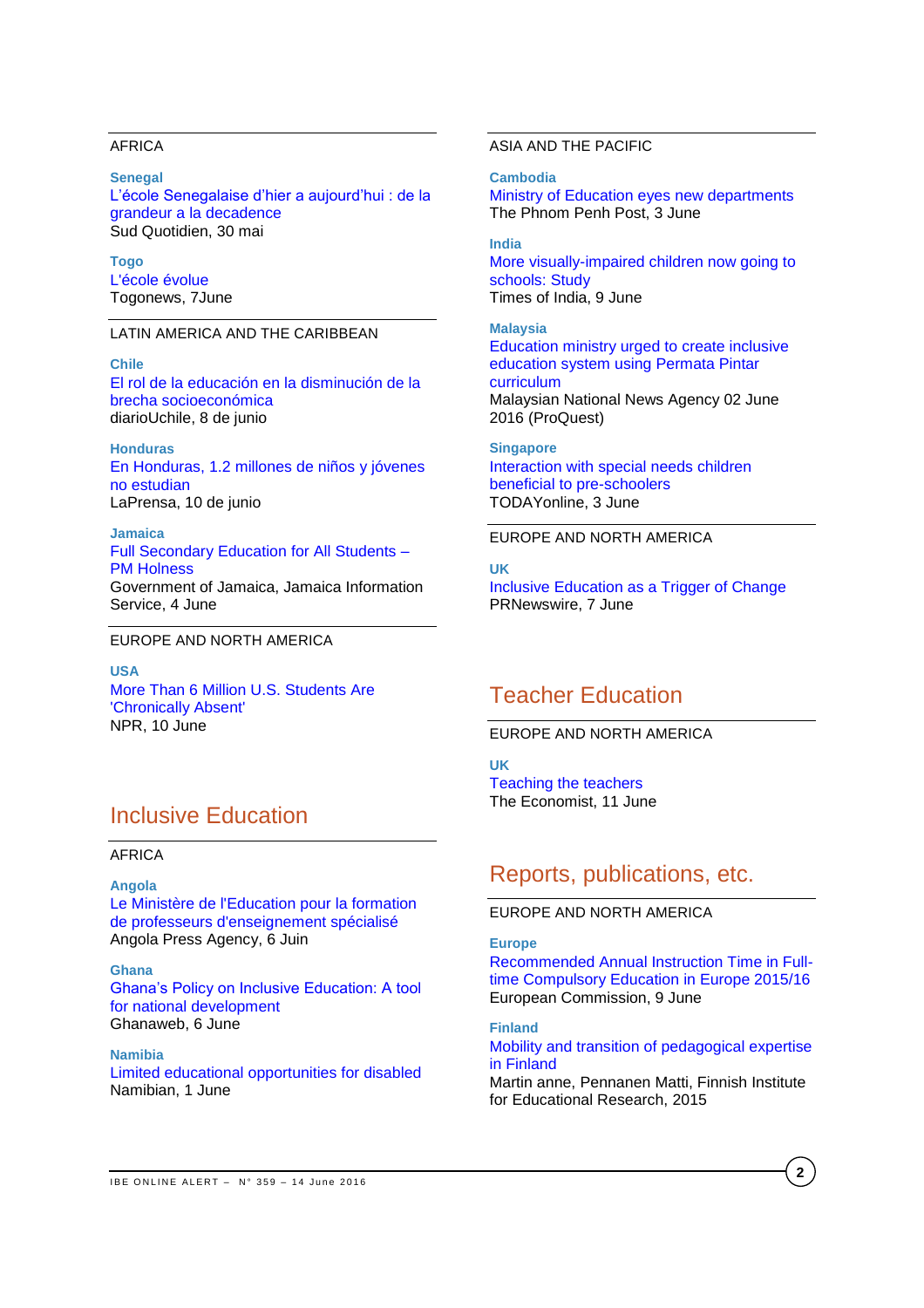### **France**

### [Education à la citoyenneté à l'école :](http://www.ladocumentationfrancaise.fr/var/storage/rapports-publics/164000299.pdf)  [politiques, pratiques scolaires et effets sur les](http://www.ladocumentationfrancaise.fr/var/storage/rapports-publics/164000299.pdf)  [élèves](http://www.ladocumentationfrancaise.fr/var/storage/rapports-publics/164000299.pdf)

Geraldine Bozec, Ministère de l'Éducation nationale, de l'Enseignement supérieur et de la Recherche, 2016

### [La mise en place des projets éducatifs de](http://www.ladocumentationfrancaise.fr/var/storage/rapports-publics/164000316.pdf)  territoires - [Une réforme dans le rythme : vers](http://www.ladocumentationfrancaise.fr/var/storage/rapports-publics/164000316.pdf)  [une nouvelle étape qualitative](http://www.ladocumentationfrancaise.fr/var/storage/rapports-publics/164000316.pdf)

Françoise Cartron, Ministère de l'Éducation nationale, de l'Enseignement supérieur et de la Recherche, 2016

#### [Conception continuée dans l'usage en](https://hal.archives-ouvertes.fr/hal-01319618/document)  [vidéoformation des](https://hal.archives-ouvertes.fr/hal-01319618/document) enseignants

S.Flandin, C. Gaudin, Université Toulouse, Institut français de l'Éducation, 2016

### **UK**

[The Digital revolution: The impact of the Fourth](http://www.edge.co.uk/media/193777/digital_revolution_web_version.pdf)  [Industrial Revolution on employment and](http://www.edge.co.uk/media/193777/digital_revolution_web_version.pdf)  [education](http://www.edge.co.uk/media/193777/digital_revolution_web_version.pdf) Kenneth Baker, Edge, 2016

### **USA** [The Condition of Education 2016](http://nces.ed.gov/pubs2016/2016144.pdf) NCES, U.S. Dept of Education, 2016

[2016 National Curriculum Survey](http://www.act.org/content/act/en/research/national-curriculum-survey.html) ACT, 2016

[Students on stem: more hands-on, real-world](http://changetheequation.org/sites/default/files/CTEq%20Amgen%20Brief_FINAL.pdf)  [experiences](http://changetheequation.org/sites/default/files/CTEq%20Amgen%20Brief_FINAL.pdf) Amgen Foundation, 2016

## LATIN AMERICA AND THE CARIBBEAN

[Aportes para la enseñanza de la lectura](http://unesdoc.unesco.org/images/0024/002448/244874s.pdf) OREALC, 2016

[Aportes para la enseñanza de la matemática](http://unesdoc.unesco.org/images/0024/002448/244855s.pdf) OREALC, 2016

[El Bullying homofóbico y transfóbico en los](http://unesdoc.unesco.org/images/0024/002448/244841s.pdf)  [centros educativos: taller de sensibilización](http://unesdoc.unesco.org/images/0024/002448/244841s.pdf)  [para su prevención; guía de facilitación](http://unesdoc.unesco.org/images/0024/002448/244841s.pdf) OREALC, 2015

[Recomendaciones de políticas educativas en](http://unesdoc.unesco.org/images/0024/002449/244976s.pdf)  [América Latina en base al TERCE](http://unesdoc.unesco.org/images/0024/002449/244976s.pdf) E. Treviño et al, UNESCO; OREALC, 2016

## INTERNATIONAL

**UNESCO**

Educación para [la ciudadanía mundial:](http://unesdoc.unesco.org/images/0024/002449/244957s.pdf)  [preparar a los educandos para los retos del](http://unesdoc.unesco.org/images/0024/002449/244957s.pdf)  [siglo XXI](http://unesdoc.unesco.org/images/0024/002449/244957s.pdf) UNESCO, 2016

[Girls' and women's literacy with a lifelong](http://unesdoc.unesco.org/images/0024/002449/244959e.pdf)  [learning perspective: issues, trends and](http://unesdoc.unesco.org/images/0024/002449/244959e.pdf)  [implications for the Sustainable Development](http://unesdoc.unesco.org/images/0024/002449/244959e.pdf)  **[Goals](http://unesdoc.unesco.org/images/0024/002449/244959e.pdf)** L. Wetheridge, UNESCO, 2016

**UNESCO-UIS** [Education Data Release](http://www.uis.unesco.org/Education/Pages/data-release-june-2016.aspx)  UNESCO Institute for Statistice, 2016

[Meet the Education 2030 Data](http://www.uis.unesco.org/Education/Pages/meet-education-2030-data.aspx)  [A guide to the indicators to monitor SDG 4 -](http://www.uis.unesco.org/Education/Pages/meet-education-2030-data.aspx) [Education 2030](http://www.uis.unesco.org/Education/Pages/meet-education-2030-data.aspx) UNESCO Institute for Statistice, 2016

# **Miscellaneous**

[Un robot suisse pourra faire l'école aux petits](http://www.ictjournal.ch/fr-CH/News/2016/06/03/Un-robot-suisse-pourra-faire-lecole-aux-petits-Franais.aspx)  **[Français](http://www.ictjournal.ch/fr-CH/News/2016/06/03/Un-robot-suisse-pourra-faire-lecole-aux-petits-Franais.aspx)** ICT Journal, 3 juin

[ELMIKA](http://elimika.ac.ke/) Teacher training in Kenya website